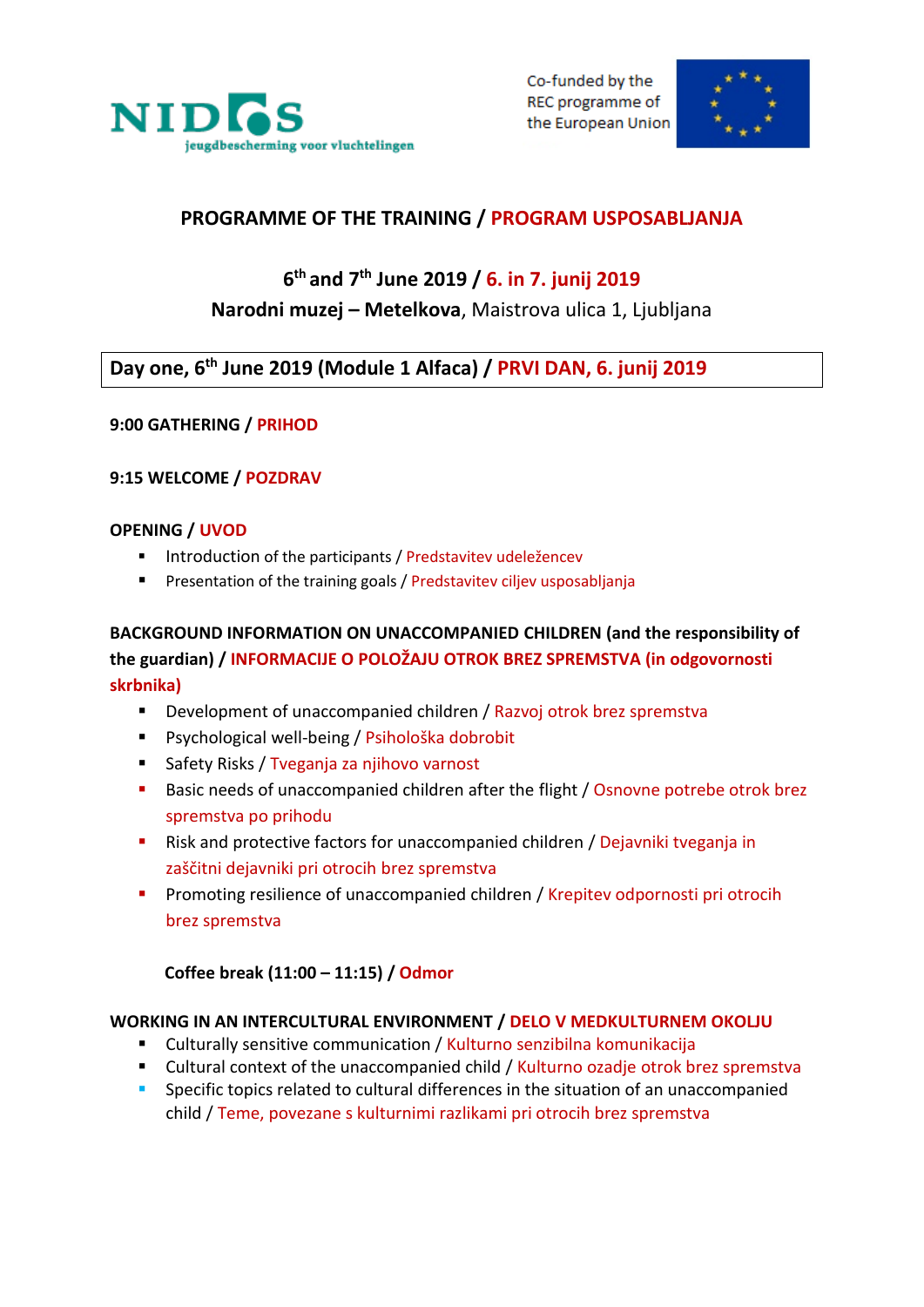

Co-funded by the REC programme of the European Union



 Specific topics related to cultural differences in the risk of child abuse involving unaccompanied children / Teme, povezane s kulturnimi razlikami pri tveganjih za zlorabe otrok brez spremstva

### **Lunch (13:00 – 13:45) / Odmor za kosilo**

#### **THE NEED FOR GUIDANCE (how to support the children and the foster families) / POTREBA PO SMERNICAH (Kako nuditi podporo otrokom in rejniškim družinam)**

- **Strengthening protective factors for unaccompanied children / Krepitev zaščitnih** dejavnikov pri otrocih brez spremstva
- Guidance for family reunification / Smernice za združevanje družine
- Self-reliance at 18 Samostoinost pri 18. letih
- Guidance on the outcome of the asylum procedure: return or integration / Podpora po koncu azilnega postopka: vrnitev ali integracija

#### **Coffee break (15:00 – 15:15) / Odmor**

#### **LESSONS LEARNED TODAY / Pridobljena znanja**

**16:00 Ending time / Konec prvega dneva usposabljanja**

## **Day 2, 7th June 2019 (Module 2 Alfaca) / DRUGI DAN, 7. junij 2019**

#### **9:00 GATHERING / PRIHOD**

#### **9:15 RECRUITING FAMILIES** / **PRIDOBIVANJE DRUŽIN**

**How to recruit / Kako pridobivati družine** 

Which families to recruit: important characteristics for reception families (ethnic or indigenous reception families) / Katere družine pridobivati: pomembne značilnosti za sprejemne družine (družine iz istega izvornega okolja (kulture) ali družine iz večinskega prebivalstva)

#### **Coffee break (11:00 – 11:15) / Odmor**

#### **SCREENING FAMILIES / OCENA PRIMERNOSTI**

- Who and when to screen / Koga ocenjevati in kdaj izvesti oceno primernosti
- How to screen / Na kakšen način izvesti oceno primernosti

#### **Guidance of Children / Podpora otrokom**

#### **Lunch (13:00 – 13:45) / Odmor za kosilo**